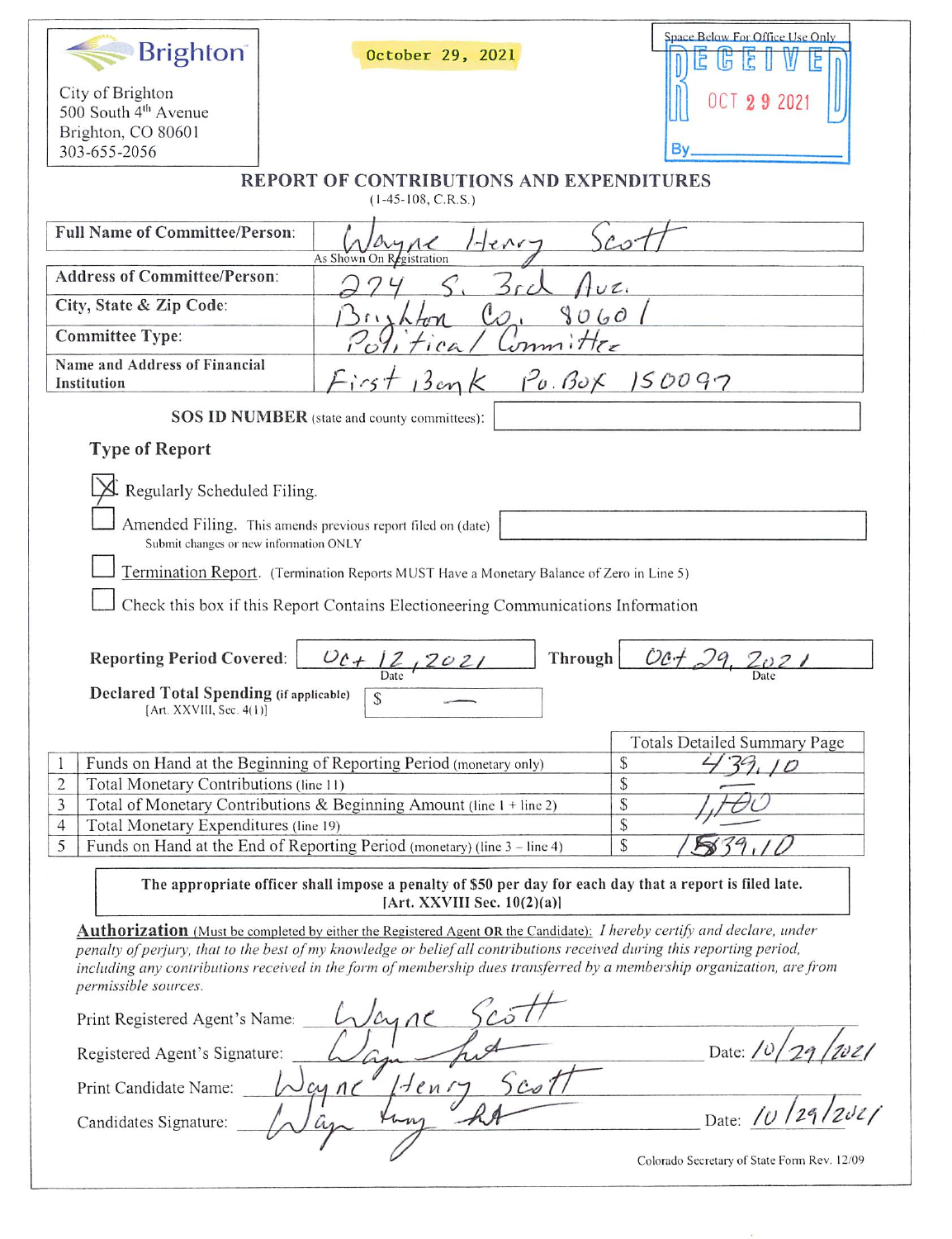|    | <b>DETAILED SUMMARY</b>                                                                                        |                                       |  |
|----|----------------------------------------------------------------------------------------------------------------|---------------------------------------|--|
|    | <u>7صے د</u> َ<br>$W$ arr $\epsilon$<br><b>Full Name of Committee/Person:</b>                                  |                                       |  |
|    | <b>Through</b><br><b>Current Reporting Period:</b><br>001.29.2021<br>$OC +$                                    |                                       |  |
|    | Funds on hand at the beginning of reporting period (Monetary Only)                                             | $\boldsymbol{\mathsf{S}}$             |  |
| 6  | Itemized Contributions \$20 or More [C.R.S. 1-45-108(1)(a)]<br>(Please list on Schedule "A")                   | $\frac{439.10}{1100}}$<br>$\mathbf S$ |  |
| 7  | <b>Total of Non-Itemized Contributions</b><br>(Contributions of \$19.99 and Less)                              | S                                     |  |
| 8  | <b>Loans Received</b><br>(Please list on Schedule "C")                                                         | $\boldsymbol{\mathsf{S}}$             |  |
| 9  | <b>Total of Other Receipts</b><br>(Interest, Dividends, etc.)                                                  | $\boldsymbol{\mathsf{S}}$             |  |
| 10 | <b>Returned Expenditures (from recipient)</b><br>(Please list on Schedule "D")                                 | \$                                    |  |
| 11 | <b>Total Monetary Contributions</b><br>(Total of lines 6 through 10)                                           | \$                                    |  |
| 12 | <b>Total Non-Monetary Contributions</b><br>(From Statement of Non-Monetary Contributions)                      | $\frac{1/100.00}{2,000}$<br>\$        |  |
| 13 | <b>Total Contributions</b><br>(Line $11 +$ line 12)                                                            | \$                                    |  |
| 14 | Itemized Expenditures \$20 or More [C.R.S. 1-45-108(1)(a)]<br>(Please list on Schedule "B")                    | \$                                    |  |
| 15 | <b>Total of Non-Itemized Expenditures</b><br>(Expenditures of \$19.99 or Less)                                 | \$                                    |  |
| 16 | <b>Loan Repayments Made</b><br>(Please list on Schedule "C")                                                   | \$                                    |  |
| 17 | <b>Returned Contributions (To donor)</b><br>(Please list on Schedule "D")                                      | \$                                    |  |
| 18 | <b>Total Coordinated Non-Monetary Expenditures</b><br>(Candidate/Candidate Committee & Political Parties only) | \$                                    |  |
| 19 | <b>Total Monetary Expenditures</b><br>(Total of lines 14 through 17)                                           | \$                                    |  |
| 20 | <b>Total Spending</b><br>(Line $18 + line 19$ )                                                                | \$                                    |  |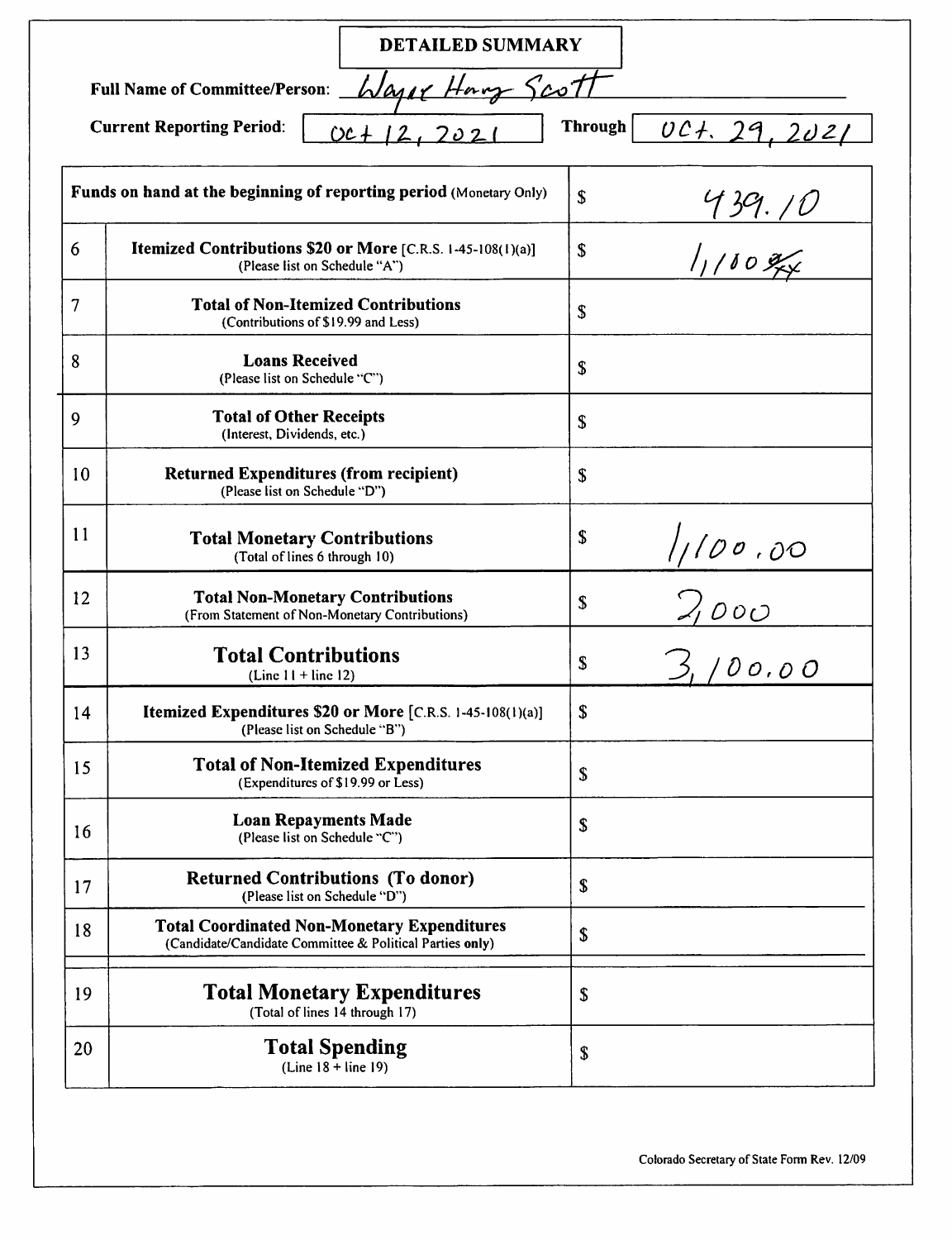# Schedule A Instructions

NOTE; In addition to the reporting requirements of 1-45-108, C.R.S., please note provisions for specific Committee type, as follows:

## Candidate, Issue, Political Party and Political Committee (PC)

• Required to disclose occupation and employer for all \$100 or more contributions made by natural persons. (Art. XXVIII, Sec. 7)

#### Small Donor Committee

• Accepts contributions of no more than \$50 per year, FROM NATURAL PERSONS ONLY. [Art. XXVIII, Sec. 2(14)(a)]

### Electioneering Communications Reporting

- Reporting required by persons spending \$1,000 or more on Electioneering Communications,
- Required to disclose occupation and employer for all \$250 or more contributions made by natural persons. (Art. XXVIII, Sec. 6)
- Corporate and Labor Organization funding are prohibited. (Art. XXVIII, Sec. 6)

## Contribution Limits - State Candidates

(Art. XXVIII, Sec. 3)

#### Candidates:

- \$525% Primary, \$525% General if nominated to general election ballot  $-Gov^*$ , Gov/Lt. Gov\*\*, Secretary of State, Attorney General and State Treasurer
- \$200 Primary, \$200 General if nominated to general election ballot State Senate, State House of Representative, State Board of Education, CU Regent, and District Attorney.

Note: Candidates may receive the primary and general election contributions at one time, the contributor must note that the contribution is for both the primary and general election contribution. Candidates must note both contributions on their report. It is preferred that each contribution be given separately; one check written for the primary and one check written for the general, and so noted by the contributor on the check and by the recipient on the report.

#### Political Committees (State, County, District & Local):

\$525% per House of Representatives Election Cycle

#### Political Party (From any person other than Small Donor):

 $$3,175$  per year no more than  $$2,650$  to state party.

## Political Party (From Small Donor):

•  $$15,900\%$  per year no more than  $$13,250\%$  to state party.

#### Prohibitions on next page. Please refer to Article XXVIII, Section 3 of the Colorado Constitution for complete contribution limits and prohibited contributions.

\* Primary Election

\*\* General Election

Contnbution Limits reflect adjustments made by CPF Rule 12 pursuant to Article XXVIll, Sec. 3( 13) of the Colorado Constitution.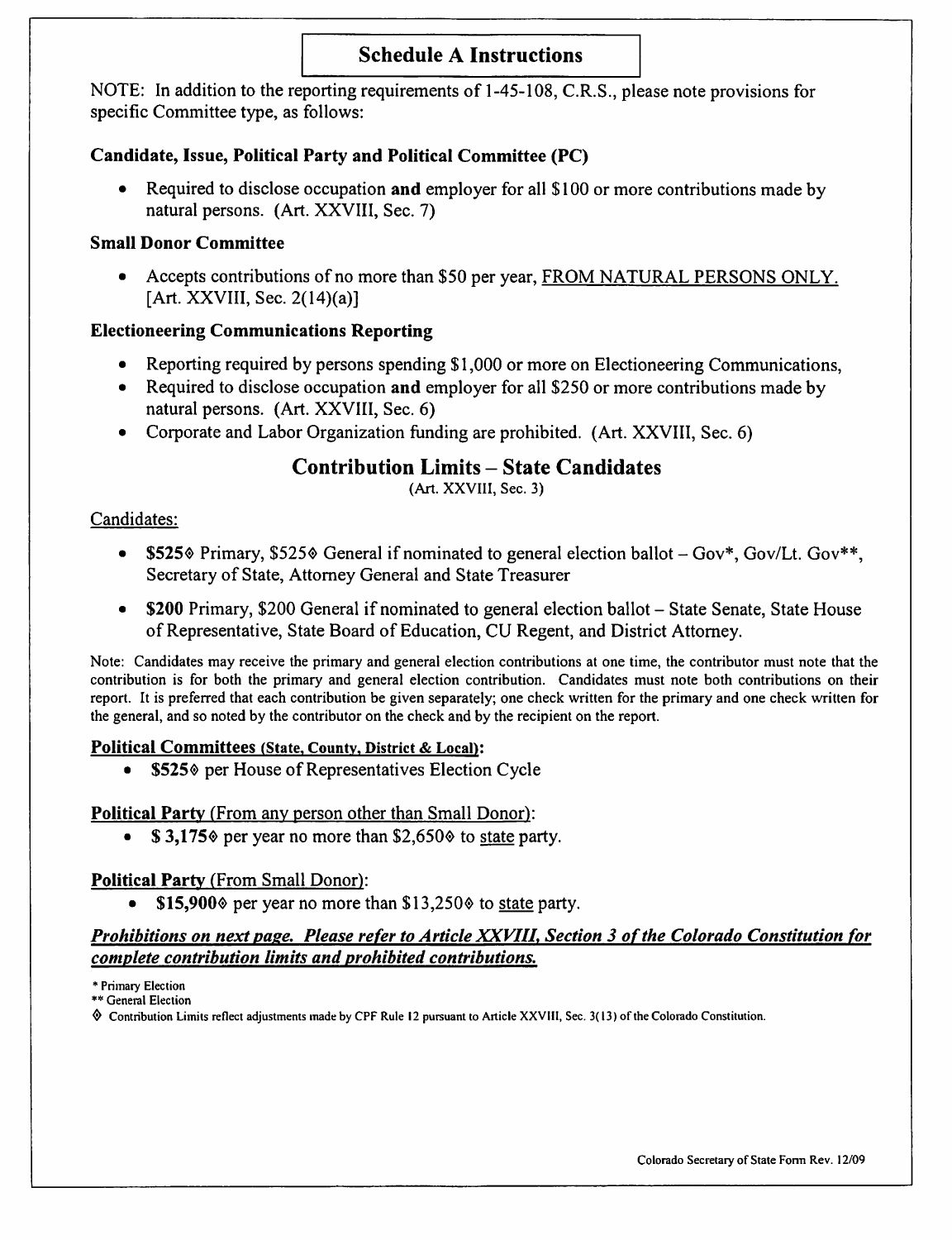# PROHIBITED CONTRIBUTIONS

[Art. XXVIII, Sec.3 & C.R.S. 1-45-105.5]

- No candidate's candidate committee shall accept contributions from, or make contributions to, another candidate committee.
- No person shall act as a conduit for a contribution to a candidate committee.
- It shall be unlawful for a corporation or labor organization to make contributions to a candidate committee or a political party, and to make expenditures expressly advocating the election or defeat of a candidate; except that a corporation or labor organization may establish a political committee or small donor committee which may accept contributions or dues from employees, officeholders, shareholders, or members.
- No candidate committee, political committee, small donor committee, or political party shall knowingly accept contributions from:
- Any natural person who is not a citizen of the United States;
- A foreign government; or
- any foreign corporation that does not have the authority to transact business in this state pursuant to article 115 of title 7, C.R.S., or any successor section.
- No candidate committee, political committee, small donor committee, issue committee, or political party shall accept a contribution, or make an expenditure, in currency or coin exceeding one hundred dollars.
- No person shall make a contribution to a candidate committee, issue committee, political committee, small donor committee, or political party with the expectation that some or all of the amounts of such contribution will be reimbursed by another person. No person shall be reimbursed for a contribution made to any candidate committee, issue committee, political committee, small donor committee, or political party, nor shall any person make such reimbursement except as provided in subsection (8) of this section. [Art. XXVIII, Sec. 3(8)]
- Contributions from professional and volunteer lobbyists to any member of or candidate for the general assembly, or the governor or candidate for governor are prohibited during regular legislative session.
- Political Committees may contribute to a legislator during session, unless the political committee employs, retains, engages, or uses, with or without compensation, a professional or volunteer lobbyist.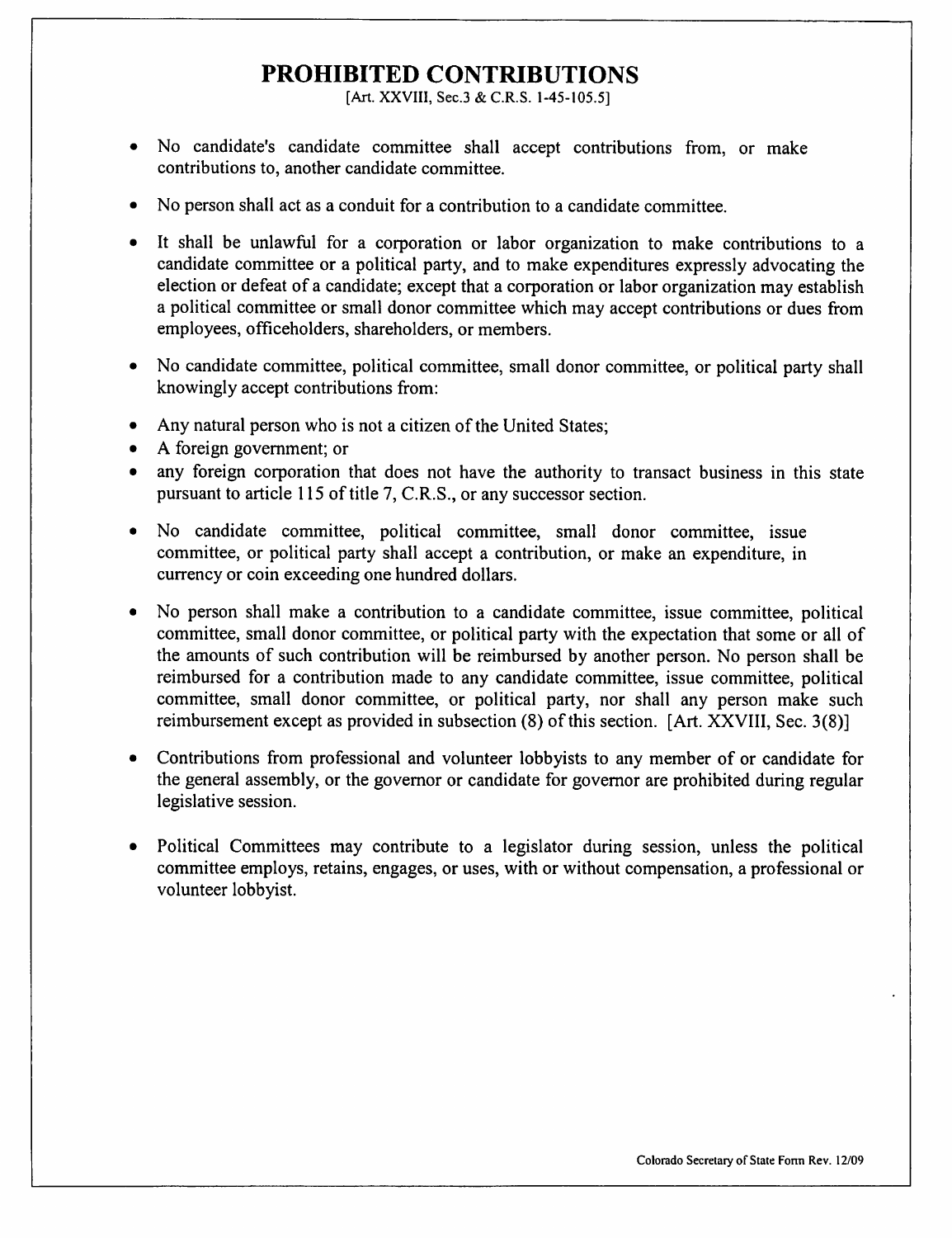|                                                        | Schedule A – Itemized Contributions Statement (\$20 or more)<br>$[C.R.S. 1-45-108(1)(a)]$                                                                   |  |
|--------------------------------------------------------|-------------------------------------------------------------------------------------------------------------------------------------------------------------|--|
| Full Name of Committee/Person: Wagne Henry Scot        |                                                                                                                                                             |  |
|                                                        | WARNING: Please read the instruction page for Schedule "A" before completing!                                                                               |  |
| <b>PLEASE PRINT/TYPE</b>                               |                                                                                                                                                             |  |
| 1. Date Accepted                                       | 4. Name (Last, First): Richard N. Mclear                                                                                                                    |  |
| 2.<br><b>Contribution Amt.</b><br>\$                   | 5. Address: $135$ Chopel hill Circle                                                                                                                        |  |
| Aggregate Amt. *<br>3.<br>\$                           | 6. City/State/Zip: Bignton C. 80401                                                                                                                         |  |
|                                                        | 8. Employer (if applicable, mandatory): $Rt$ from                                                                                                           |  |
| $\Box$ Check box if<br>Electioneering<br>Communication | 9. Occupation (if applicable, mandatory):                                                                                                                   |  |
| 1. Date Accepted                                       | 4. Name (Last, First): $Ga_{37}$ $P/ocE$<br>5. Address: 150 5, $Ma \cdot n$ 54,                                                                             |  |
| Contribution Amt.<br>2.<br>\$                          |                                                                                                                                                             |  |
| Aggregate Amt. *<br>3.                                 | 6. City/State/Zip: $13 \times h$ for $\frac{1}{2}$ , $8060$<br>7. Description: $\frac{2}{h}$ C heck                                                         |  |
| \$                                                     | 8. Employer (if applicable, mandatory): $\frac{f}{f}$ $\beta$ $\gamma$ $\beta$ $\gamma$                                                                     |  |
| $\Box$ Check box if<br>Electioneering<br>Communication | 9. Occupation (if applicable, $\text{mandatory}$ ):                                                                                                         |  |
| 1. Date Accepted                                       | 4. Name(Last, First): Doher ty Hospitality Inc.                                                                                                             |  |
| 2. Contribution Amt.<br>\$                             |                                                                                                                                                             |  |
| Aggregate Amt. *<br>3.                                 | $\mathbb{G}$<br>$\gamma$ 060)<br>Brightn<br>6. City/State/Zip:<br>7. Description: $\bigcap_{k \in \mathcal{K}} k$                                           |  |
| \$                                                     | 8. Employer (if applicable, mandatory): Self Cmployeel                                                                                                      |  |
| $\Box$ Check box if<br>Electioneering<br>Communication | 9. Occupation (if applicable, mandatory):                                                                                                                   |  |
|                                                        |                                                                                                                                                             |  |
| 1. Date Accepted                                       |                                                                                                                                                             |  |
| <b>Contribution Amt.</b><br>2.<br>\$                   |                                                                                                                                                             |  |
| 3. Aggregate Amt. *<br>\$                              | 6. City/State/Zip: 2008. City/State/Zip:                                                                                                                    |  |
|                                                        |                                                                                                                                                             |  |
| Check box if<br>IJ<br>Electioneering<br>Communication  |                                                                                                                                                             |  |
|                                                        | * For contribution limits within a committee's election cycle or contribution cycle, please refer to the following Colorado Constitutional cites: Candidate |  |

Committee Art. XXVIll, Sec. 2(6); Political Party Art. XXVIII, Sec. 3(3); Political Committee Ait. XXVIII, Sec 3(5); Small Donor Committee Art. XXVIII, Sec. 2(14).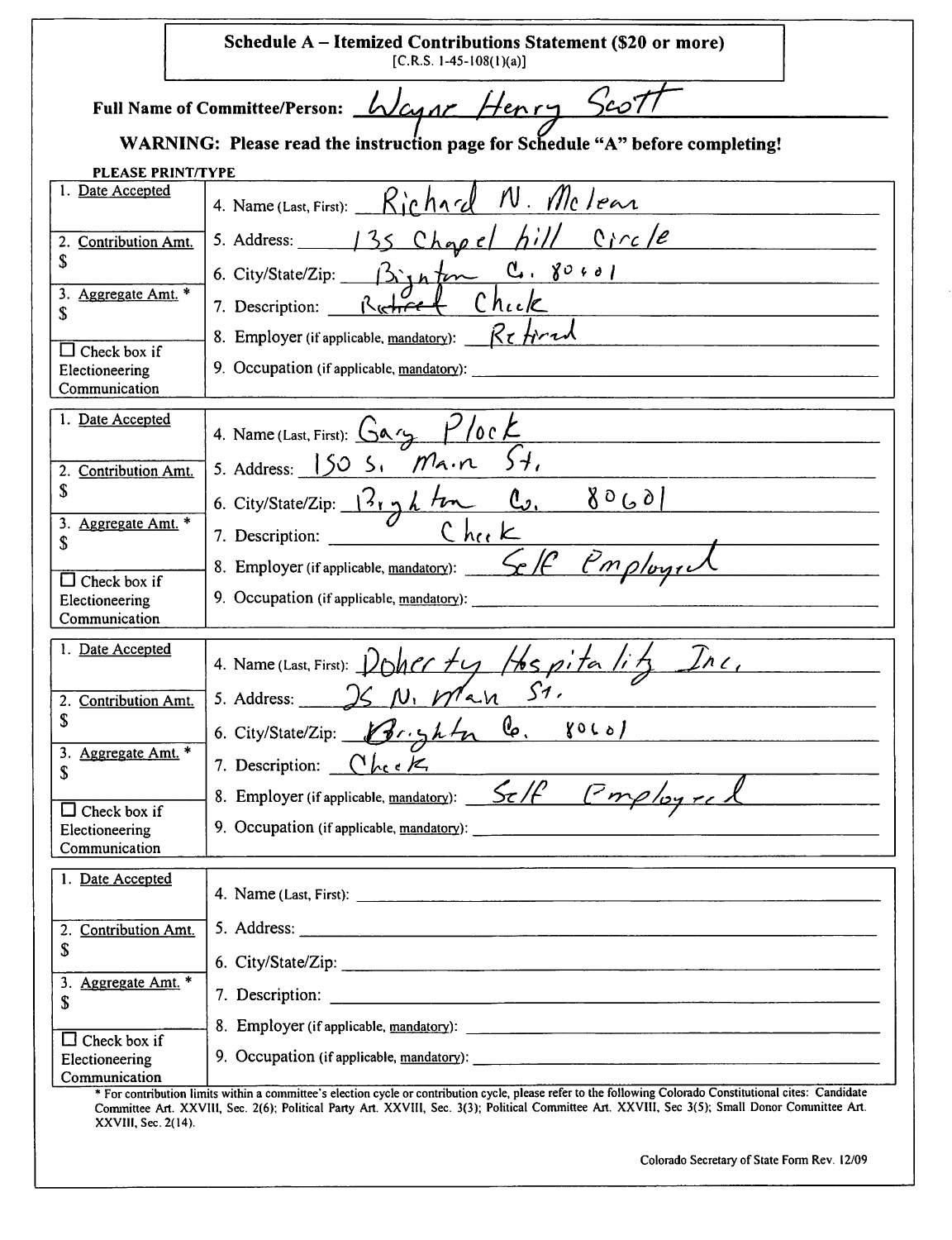|                                             | Schedule B - Itemized Expenditures Statement (\$20 or more)<br>$[1-45-108(1)(a), C.R.S.]$                     |
|---------------------------------------------|---------------------------------------------------------------------------------------------------------------|
| <b>PLEASE PRINT/TYPE</b>                    | Full Name of Committee/Person: <i>Wcyne Henry Scott</i>                                                       |
| 1. Date Expended                            |                                                                                                               |
| 2. Amount                                   |                                                                                                               |
| \$<br>3. Recipient is (optional):           | 6. City/State/Zip:                                                                                            |
| Committee                                   |                                                                                                               |
| Non-Committee                               | $\Box$ Check box if Electioneering Communication                                                              |
| 1. Date Expended                            | 4. Name: 2008. 2008. 2009. 2010. 2010. 2010. 2010. 2010. 2010. 2010. 2010. 2010. 2010. 2010. 2010. 2010. 2010 |
| 2. Amount                                   |                                                                                                               |
| $\mathbb{S}$<br>3. Recipient is (optional): |                                                                                                               |
| Committee                                   | 7. Purpose of Expenditure:                                                                                    |
| Non-Committee                               | $\Box$ Check box if Electioneering Communication                                                              |
| 1. Date Expended                            |                                                                                                               |
| 2. Amount                                   |                                                                                                               |
| \$<br>3. Recipient is (optional):           | 6. City/State/Zip:                                                                                            |
| Committee                                   |                                                                                                               |
| $\Box$ Non-Committee                        | $\Box$<br>Check box if Electioneering Communication                                                           |
| 1. Date Expended                            |                                                                                                               |
| 2. Amount                                   |                                                                                                               |
| \$<br>3. Recipient is (optional):           |                                                                                                               |
| $\Box$ Committee                            | 7. Purpose of Expenditure:                                                                                    |
| Non-Committee                               | $\Box$ Check box if Electioneering Communication                                                              |
| 1. Date Expended                            |                                                                                                               |
| 2. Amount                                   |                                                                                                               |
| \$<br>3. Recipient is (optional):           |                                                                                                               |
| $\Box$ Committee                            |                                                                                                               |
| Non-Committee                               | $\Box$ Check box if Electioneering Communication                                                              |
|                                             | Colorado Secretary of State Form Rev. 12/09                                                                   |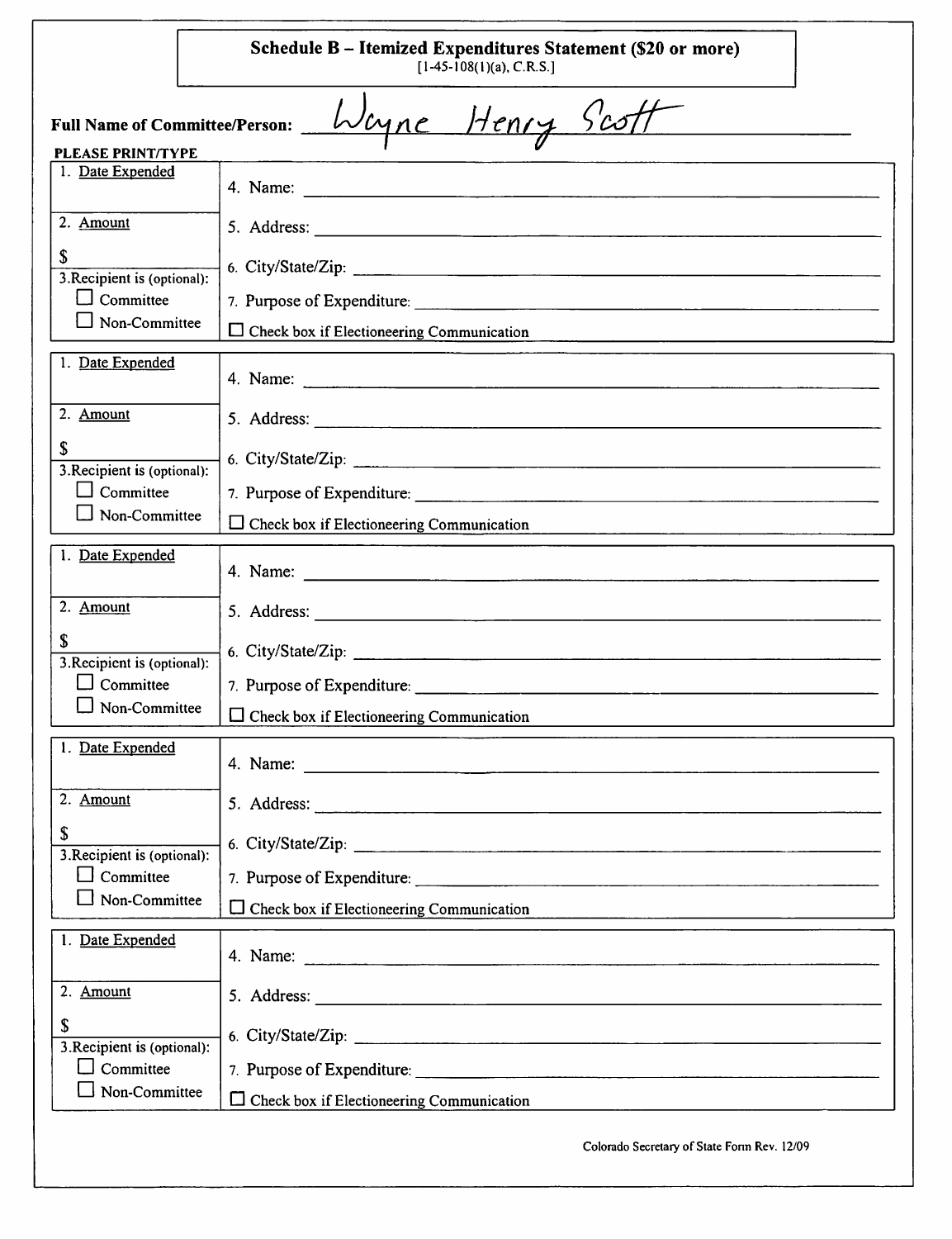|                    |                                                                                                                                                                                                                                                         | <b>Schedule C - Loans</b>                  |                                                                                                                                                                                                                                                                                                                                                                                                                                                                   |
|--------------------|---------------------------------------------------------------------------------------------------------------------------------------------------------------------------------------------------------------------------------------------------------|--------------------------------------------|-------------------------------------------------------------------------------------------------------------------------------------------------------------------------------------------------------------------------------------------------------------------------------------------------------------------------------------------------------------------------------------------------------------------------------------------------------------------|
|                    | Full Name of Committee/Person: Waynr Henry Scott                                                                                                                                                                                                        |                                            |                                                                                                                                                                                                                                                                                                                                                                                                                                                                   |
|                    | (Use a separate schedule for each loan. This form is for line item 8 and 16 of the Detailed Summary Report.)<br>assures repayment, is evidenced by a written instrument, and is subject to a due date or amortization schedule [Art. XXVIII, Sec. 3(8)] | <b>LOANS - Loans Owed by the Committee</b> | [No information copied from such reports shall be sold or used by any person for the purpose of soliciting contributions or for any commercial<br>purpose. [Art. XXVIII, Sec. 9(e)] Notwithstanding any other section of this article to the contrary, a candidate's candidate committee may receive a<br>loan from a financial institution organized under state or federal law if the loan bears the usual and customary interest rate, is made on a basis that |
| <b>LOAN SOURCE</b> |                                                                                                                                                                                                                                                         |                                            |                                                                                                                                                                                                                                                                                                                                                                                                                                                                   |
|                    | Name (Last, First or Institution):                                                                                                                                                                                                                      |                                            |                                                                                                                                                                                                                                                                                                                                                                                                                                                                   |
|                    |                                                                                                                                                                                                                                                         |                                            |                                                                                                                                                                                                                                                                                                                                                                                                                                                                   |
|                    |                                                                                                                                                                                                                                                         |                                            |                                                                                                                                                                                                                                                                                                                                                                                                                                                                   |
|                    | Original Amount of Loan: \$                                                                                                                                                                                                                             |                                            |                                                                                                                                                                                                                                                                                                                                                                                                                                                                   |
|                    | Loan Amount Received This Reporting Period: \$                                                                                                                                                                                                          |                                            | Total of All Loans This Reporting<br>Period: \$<br>(Place on line 8 of Detailed Summary Report)                                                                                                                                                                                                                                                                                                                                                                   |
|                    | Principal Amount Paid This Reporting Period: \$                                                                                                                                                                                                         |                                            |                                                                                                                                                                                                                                                                                                                                                                                                                                                                   |
|                    | Interest Amount Paid This Reporting Period: \$                                                                                                                                                                                                          |                                            |                                                                                                                                                                                                                                                                                                                                                                                                                                                                   |
|                    | <b>Amount Repaid This Reporting Period:</b><br>(Amount Repaid is sum of Principal & Interest entered on Detail Summary)                                                                                                                                 | \$                                         | Total Repayments Made: \$<br>(Sum of Schedule C pages, Place on line 16 of<br>Detailed Summary)                                                                                                                                                                                                                                                                                                                                                                   |
|                    |                                                                                                                                                                                                                                                         | Outstanding Balance: \$                    |                                                                                                                                                                                                                                                                                                                                                                                                                                                                   |
|                    | TERMS OF LOAN:                                                                                                                                                                                                                                          | Date Loan Received                         | Due Date for Final Payment                                                                                                                                                                                                                                                                                                                                                                                                                                        |
|                    | LIST ALL ENDORSERS OR GUARANTORS OF THIS LOAN                                                                                                                                                                                                           |                                            |                                                                                                                                                                                                                                                                                                                                                                                                                                                                   |
|                    | <b>Full Name</b>                                                                                                                                                                                                                                        | Address, City, State, Zip                  | <b>Amount Guaranteed</b>                                                                                                                                                                                                                                                                                                                                                                                                                                          |
|                    |                                                                                                                                                                                                                                                         |                                            |                                                                                                                                                                                                                                                                                                                                                                                                                                                                   |

| <b>Full Name</b> | Address, City, State, Zip | <b>Amount Guaranteed</b> |
|------------------|---------------------------|--------------------------|
|                  |                           |                          |
|                  |                           |                          |
|                  |                           |                          |
|                  |                           |                          |
|                  |                           |                          |
|                  |                           |                          |
|                  |                           |                          |
|                  |                           |                          |

Colorado Secretary of State Fonn Rev. 12/09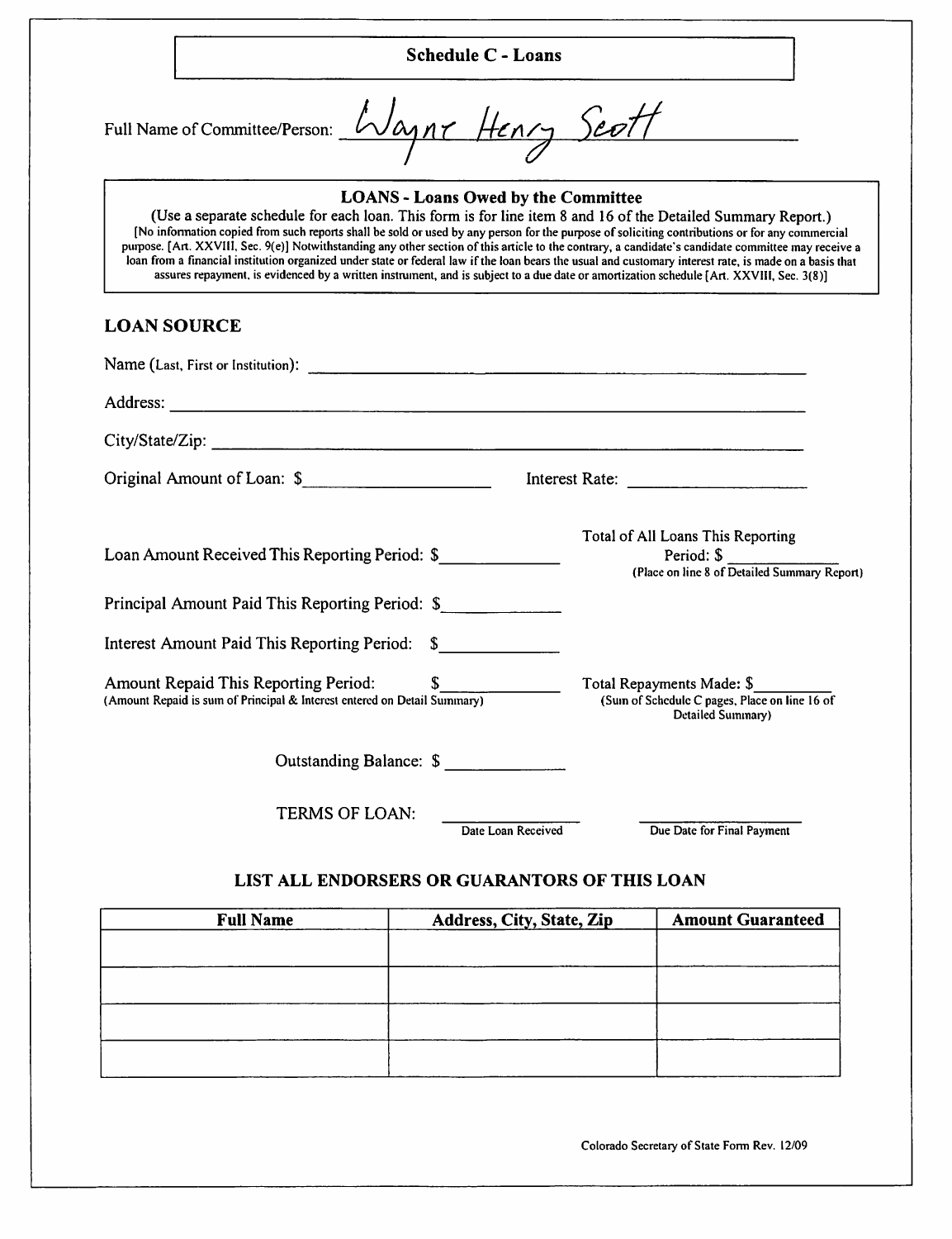#### Schedule D - Returned Contributions & Expenditures

| Full Name of Committee/Person: Way |  |  |
|------------------------------------|--|--|
|                                    |  |  |

 $\lambda$ Weyne Henry Scott  $\mathbf{A}$ 

#### Returned Contributions

 $(Previously reported on Schedule A - Contributions accepted and then returned to donors)$ 

## Returned Expenditures

(Previously reported on Schedule  $B$  – Expenditures returned or refunded to the committee)

| <b>PLEASE PRINT/TYPE</b>  |                    |
|---------------------------|--------------------|
| 1. Date Expended          |                    |
| 2. Date Returned          |                    |
| 3. Amount                 |                    |
| $\mathbf S$               |                    |
|                           |                    |
| 1. Date Expended          |                    |
| 2. Date Returned          | 5. Address:        |
| 3. Amount                 | 6. City/State/Zip: |
| $\boldsymbol{\mathsf{s}}$ |                    |

Colorado Secretary of State Fonn Rev. 12/09